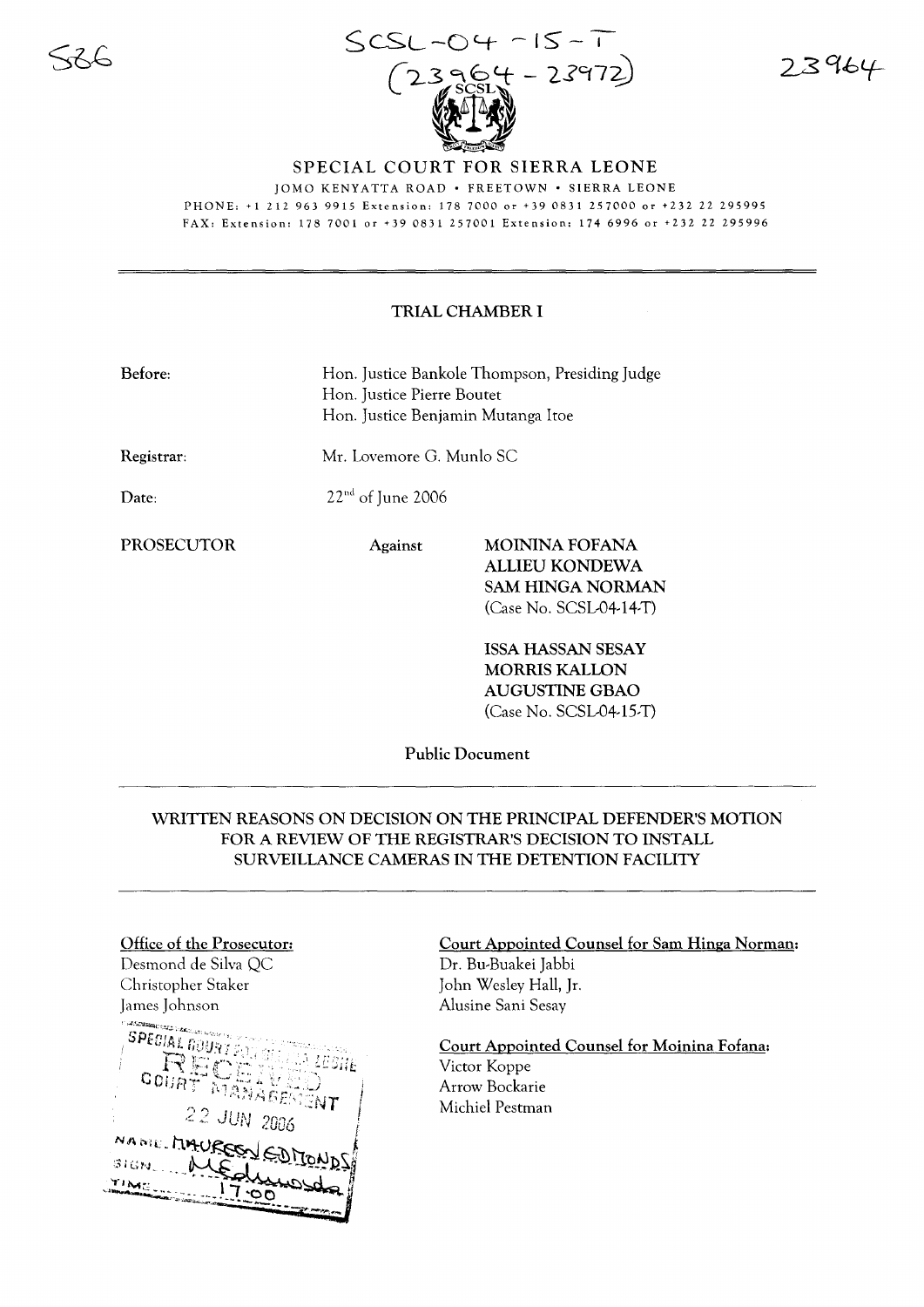## Court Appointed Counsel for Allieu Kondewa: Charles Margai Yada Williams Ansu Lansana

## Defence Counsel for Issa Hassan Sesay: Wayne Jordash Sareta Ashraph

## Defence Counsel for Morris Kallon: Shekou Touray Charles Taku Melton Nicol-Wilson

# Court Appointed Counsel Augustine Gbao: Andreas O'Shea

John Cammegh

SCSL04-14-T SCSL04-15-T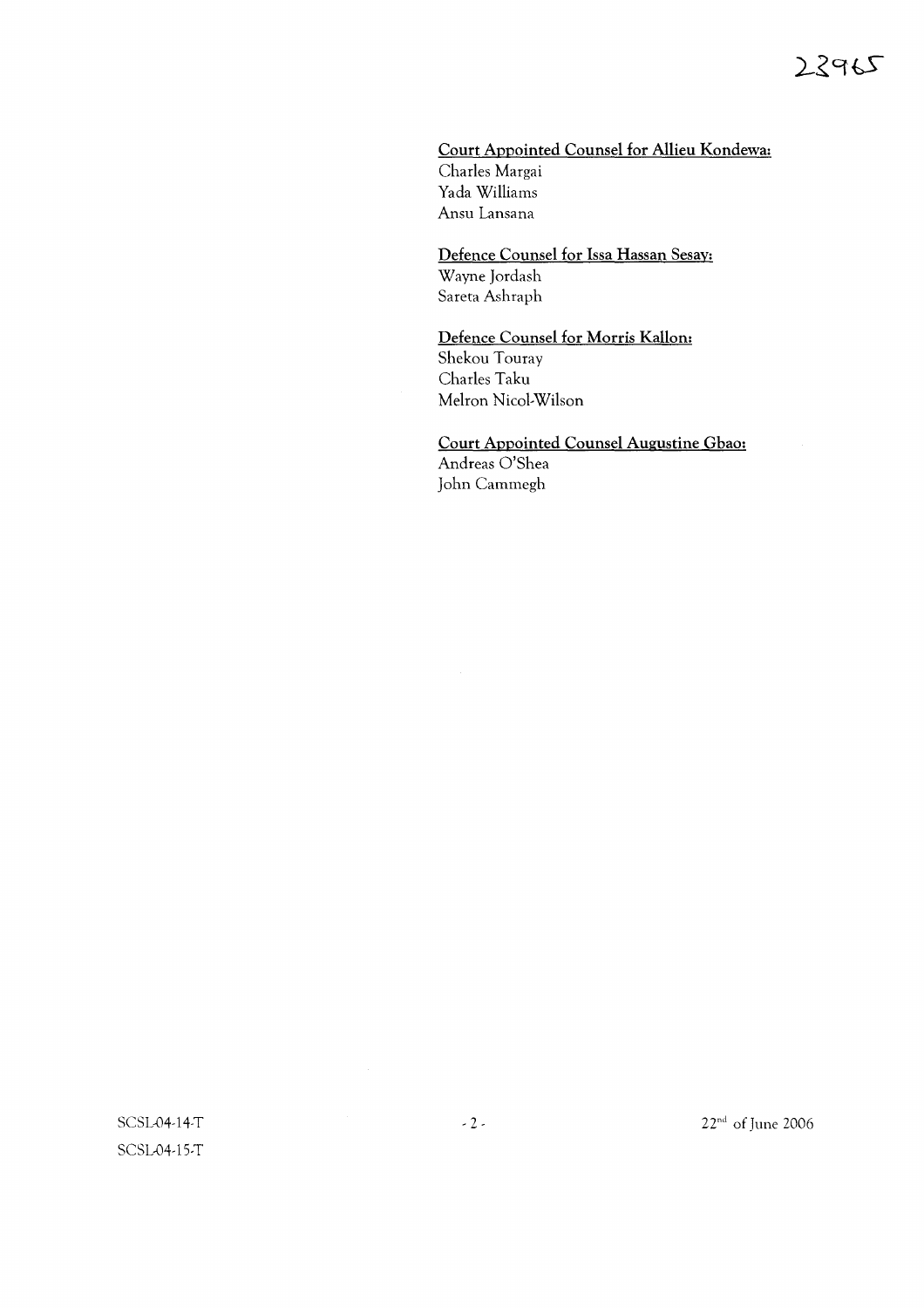**TRIAL CHAMBER I** ("Trial Chamber I") of the Special Court for Sierra Leone ("Special Court") composed of Hon. Justice Bankole Thompson, Presiding Judge, Han. Justice Pierre Boutet and Hon. Justice Benjamin Mutanga Itoe;

**SEISED OF** the *Principal Defender's* Motion *for a Review of the Registrar's Decision* to *Install Surveillance Cameras* in *the Detention Facility of the Special Court for Sierra Leone,* filed by the Principal Defender of the Defence Office ("Principal Defender") on the 31't January 2006 ("Motion");

**MINDFUL** of the fact that this Motion seeks a judicial review of the Registrar's decision to install surveillance cameras in the Detention Facility of the Special Court for Sierra Leone;

**MINDFUL** of the *Interim Registrar'sl Response* to *the Principal Defender's* Motion *for a Review of the Registrar's Decision* to *Install Surveillance Cameras* in *the Detention Facility of the Special Court for Sierra Leone* filed on the 8<sup>th</sup> of February 2006 ("Response");

**CONSIDERING** the *Reply* to *the Interim Registrar's Response* to *the Principal Defender's* Motion *for a Review of the Registrar's Decision* to *Install Surveillance Cameras* in *the Detention Facility of the Special Court for Sierra Leone* filed by the Principal Defender on the 14<sup>th</sup> of February 2006 ("Reply");

**MINDFUL** of the provisions of Article 17 of the Statute of the Special Court for Sierra Leone ("Statute"), Rule 45 of the Rules of Procedure and Evidence of the Special Court for Sierra Leone ("Rules") and Rules 3, **41** and 44 of the Rules Governing the Detention of Persons Awaiting Trial or Appeal before the Special Court for Sierra Leone or Otherwise Detained on the Authority of the Special Court for Sierra Leone ("Rules of Detention");

**CONSIDERING** this Chamber's Decision on *the Principal Defender's* Motion *for a Review of the Registrar's Decision* to *Install Surveillance Cameras* in *the Detention Facility* filed on the 6th of April 2006 which stated that a comprehensive reasoned written Decision would be published in due course;

## **THE CHAMBER NOW ISSUES THE FOLLOWING REASONED DECISION:**

SCSL04-14-T SCSL-04-15-T

**/-1;7**

 $-3$  - 22<sup>nd</sup> of June 2006

<sup>&</sup>lt;sup>1</sup> Mr. Lovemore G. Munlo SC, the then Interim Registrar, has since been named as the Registrar of the Special Court. As a result, he will now be referred to as the Registrar.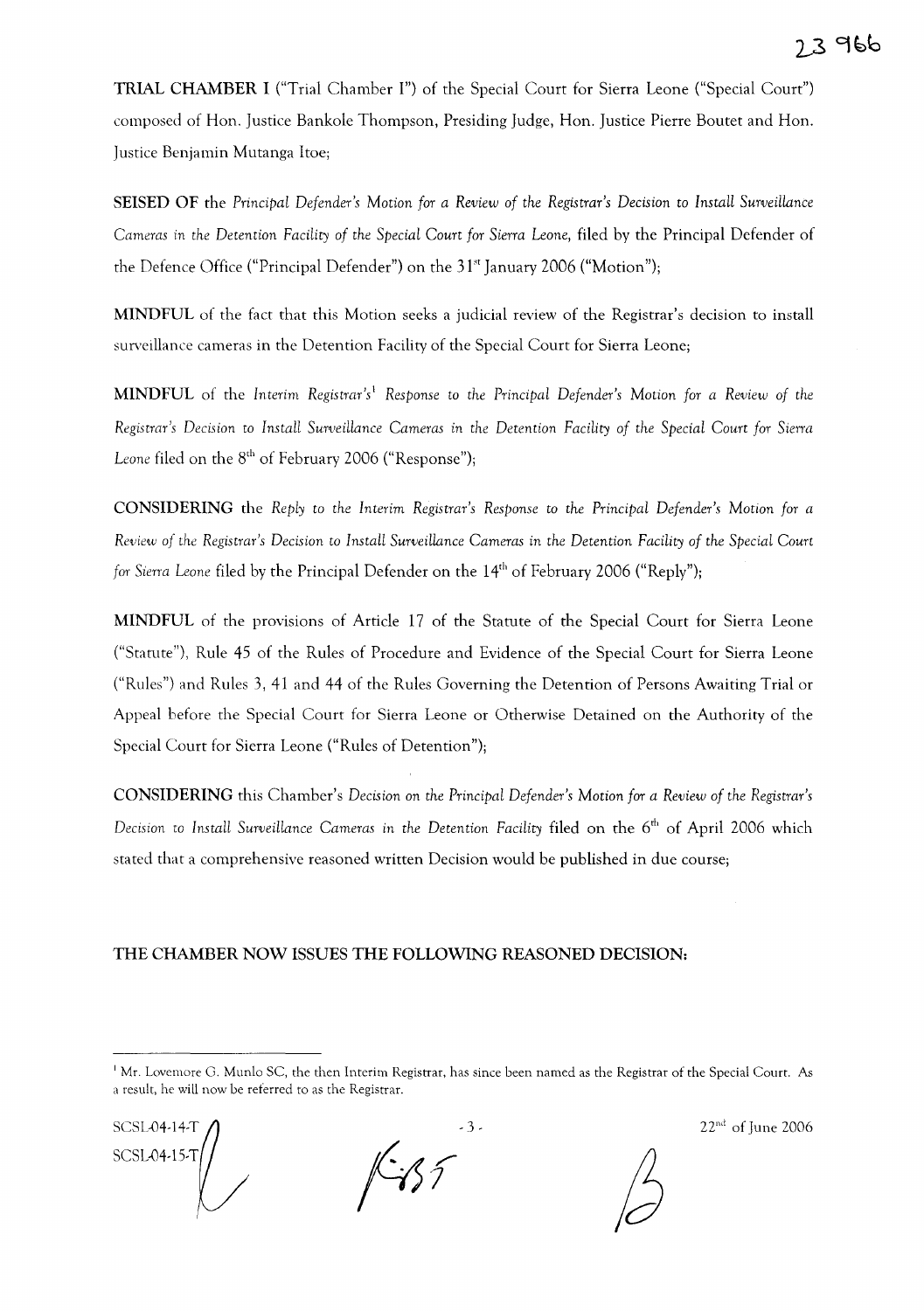#### I. BACKGROUND

1. This Motion was filed by the Principal Defender on behalf of all of the detainees currently in detention at the Special Court for Sierra Leone. This Decision, however, concerns only those Accused in the cases of *Prosecutor v. Sam Hinga Norman, Moinina Fofana and Atlieu Kondewa* and *Prosecutor* t!. *Issa Hassan Sesay, Morris KaHon and Augustine Gbao* which are proceeding before this Trial Chamber.

2. On the  $22<sup>nd</sup>$  of September 2005, the Registrar of the Special Court authorised the installation of security cameras within the visitation areas of the Detention Facility at the Special Court. The cameras have no capability to pick up or record any audio.<sup>2</sup> Legal visits will be excluded from the surveillance monitoring as they will occur in three separate cubicles in the visitation area.'

3. When the detainees were informed of the decision to install the surveillance equipment,<sup>4</sup> the Principal Defender wrote to the Registrar asserting that the installation violated the rights of the Accused under Article 17 of the Statute.<sup>5</sup> The then Registrar, Robin Vincent, responded that he believed that the video surveillance cameras were consistent with the Rules of Detention and did not breach Article 17. He stated that the installation would be completed as planned.<sup>6</sup>

4. The Principal Defender sought review of the Registrar's decision by the President of the Special Court. As Court Management Service deemed it an administrative matter, they did not accept filing of the application and it was thereafter sent by the Principal Defender via an interoffice memorandum.<sup>?</sup> The then Interim Registrar, Lovemore Munlo, responded to the application<sup>8</sup> and the Principal Defender replied to the Registrar's Response.<sup>9</sup>

5. In response to the Principal Defender's request, the President stated that he could not consider the application as he was not properly seized of it since it had not been "sought by way of a

SCSL04-I4-T SCSL-04-I5-T

 $22<sup>nd</sup>$  of June 2006

 $23967$ 



 $2$  See Notice to Detainees of the Chief of Detention, 15 September 2005.

<sup>&</sup>lt;sup>3</sup> Response, para. 3.

<sup>4</sup> Notice to Detainees, *supra* note 2.

<sup>&</sup>lt;sup>5</sup> Interoffice Memorandum from the Principal Defender to the [then] Registrar Robin Vincent, "Notice to Detainees on the Installation of Closed Circuit Television Security System", 16 September 2005.

<sup>&</sup>lt;sup>6</sup> Letter from the Registrar Robin Vincent to the Principal Defender regarding video surveillance in the detention facility, 22 September 2005.

<sup>7</sup> Interoffice Memorandum and Application for a Review of the Registrar's Decision on the Installation of Surveillance Cameras in the Visitation Areas of the Special Court's Detention Facility, 21 October 2005.

<sup>&</sup>lt;sup>8</sup> Registrar's Response to the Application for a Review of the Registrar's Decision on the Installation of Surveillance Cameras in the Detention Facility of the Special Court for Sierra Leone, 1 November 2005.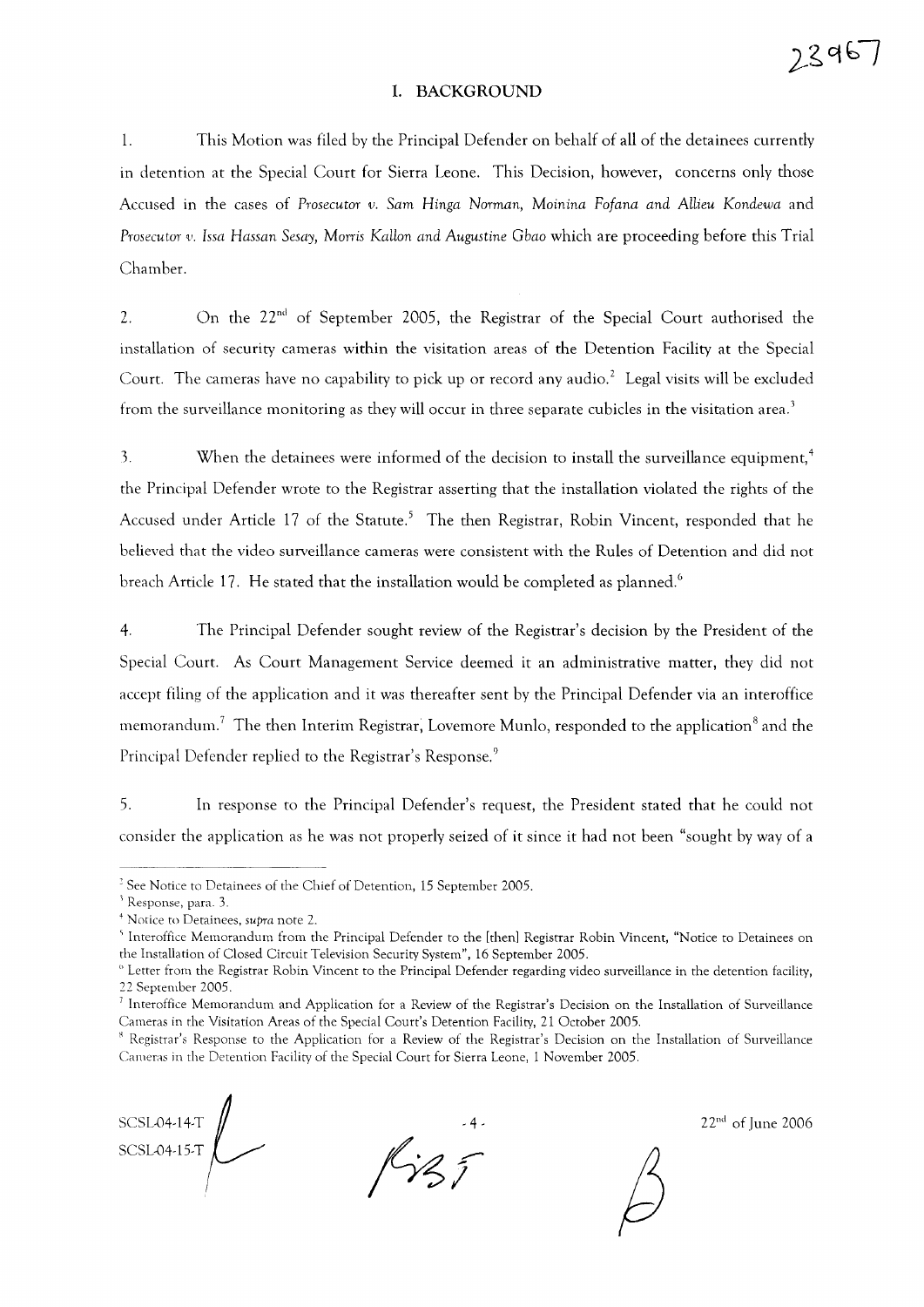# 23968

proper application made through the Court Management Section".<sup>10</sup> The Principal Defender wrote back to the President and urged him to consider the application on its merits since it was addressed to him in his "administrative capacity" and could therefore not have been filed with Court Management. The President responded by noting that the application was made pursuant to his inherent jurisdiction which is part of his judicial power. The President also stated that if the Principal Defender thought that the matter fell within the jurisdiction of the Trial Chamber, then they should not make an application to the President invoking his inherent jurisdiction.<sup>11</sup>

## **II. THE SUBMISSIONS OF THE PARTIES**

6. The Principal Defender now seeks a review by the Trial Chamber of the then Registrar's decision authorising the installation of the video surveillance cameras in the visitation area of the Detention Facility on the basis that the video surveillance will violate the detainees' right to a fair trial under Article 17(4) of the Statute. The Principal Defender also argues that the video surveillance is inconsistent with Rules 24 and 41(B) of the Rules of Detention.<sup>12</sup>

7. In his Response, the Registrar preliminarily submits that the Principal Defender lacks standing to bring this Motion before the Trial Chamber and that it should therefore be dismissed. The Registrar argues that the installation of the video surveillance in no way breaches the fair trial rights of the detainees protected by Article 17 and that the Trial Chamber therefore has no jurisdiction over this matter. He also submits that the acts were lawfully carried out in accordance with the Rules of Detention and were based on legitimate security concerns.<sup>13</sup>

8. In his Reply, the Principal Defender asserts that he has standing before the Court.<sup>14</sup> He then addresses the specific arguments of the Registrar regarding the impact of the video surveillance on the rights of the accused and the security incidents.

SCSL-04-14-T SCSL04-15-T

 $f\gamma_{55}$ 



 $22<sup>nd</sup>$  of June 2006

<sup>&</sup>lt;sup>9</sup> Defence Reply to the Registrar's Response to the Application for a Review of the Registrar's Decision on the Installation of Surveillance Cameras in the Detention Facility of the Special Court for Sierra Leone, 7 November 2005.

 $10$  Letter from the President of the Special Court to the Principal Defender regarding the Interoffice Memorandum of 21 October 2005 Re: Application for a Review of the Registrar's Decision on the Installation of Surveillance Cameras in the Visitation Areas of the Detention Facility of the Special Court for Sierra Leone, 1 December 2005.

 $\frac{11}{11}$  Letter from the President of the Special Court to the Principal Defender regarding the letter of 2 December 2005 - Re: Cameras in the Visitation Areas of the Detention Facility, 26 January 2005.

<sup>&</sup>lt;sup>12</sup> Motion, paras 13-25.

<sup>11</sup> Response, paras 4-19.

<sup>&</sup>lt;sup>14</sup> Reply, paras 4-16.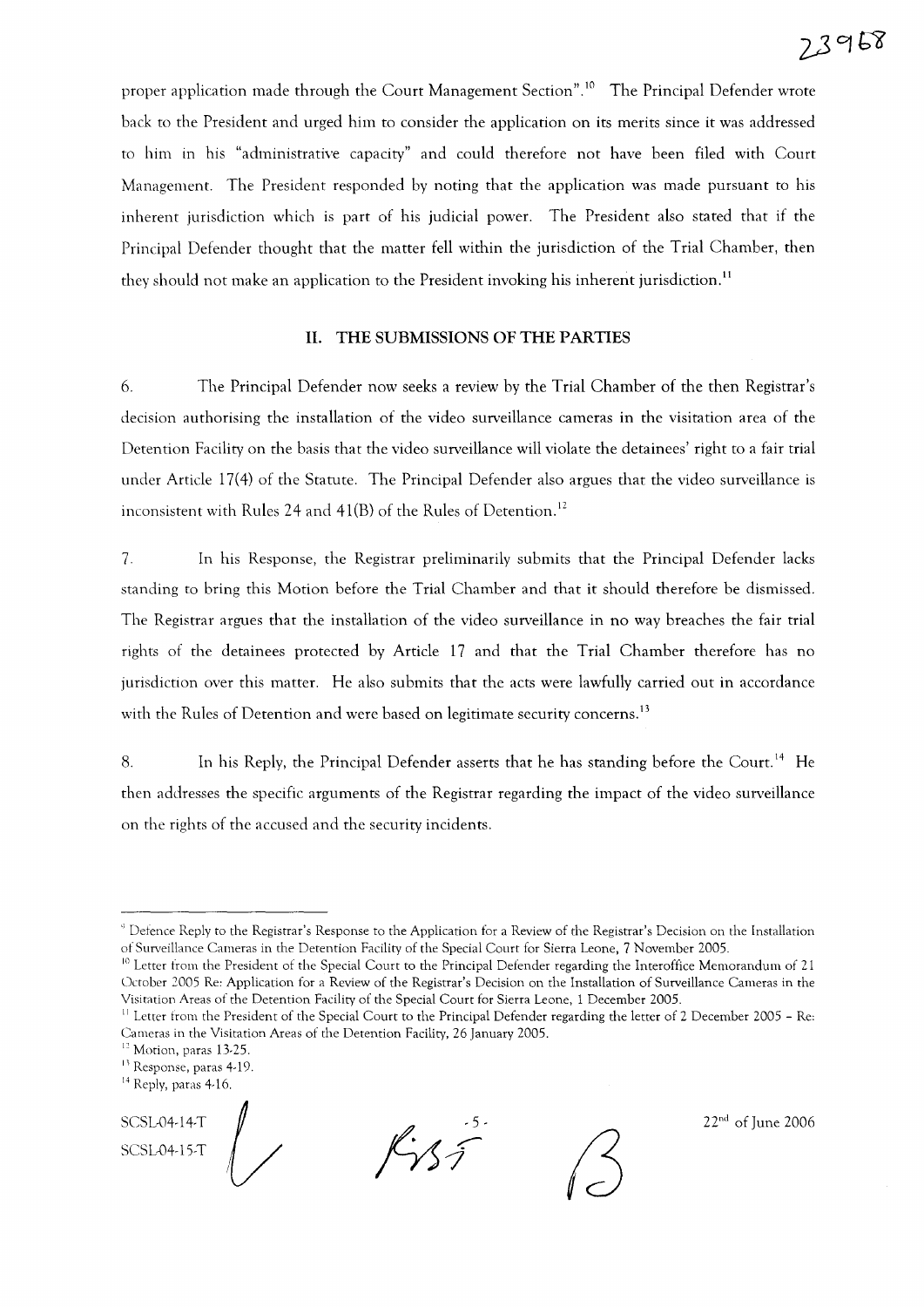#### **III.** LOCUS STANDI OF **THE PRINCIPAL DEFENDER**

9. Before addressing the issues raised in this Motion, the Chamber deems it necessary to examine the preliminary issue raised by the Registrar regarding the authority of the Principal Defender to file this Motion.

10. The Chamber wishes to emphasise that all of the Accused in the two trial proceedings before this Trial Chamber are represented by teams of Defence Counsel either assigned by the Defence Office or appointed by the Court. It is important to mention that while there have been some changes in the composition of these teams, the defence teams have represented all the Accused since the trials commenced in June and July 2004.

11. As this Trial Chamber stated in its Written Reasons for the Decision on Application for Counsel for the Third Accused to Withdraw from the Case filed on the 20<sup>th</sup> of June 2006, a proper interpretation of the Rules makes it apparent that the role of the Principal Defender, once permanent Counsel have been assigned to represent the Accused Persons, is essentially an administrative one.<sup>15</sup>

12. This view of the law is supported by this statement in the Decision dated the  $8<sup>th</sup>$  of December 2005 by the Appeals Chamber of this Court on this issue in the case of the *Prosecutor v. Brima, Kamara and Kanu:*

> As a creation of the Registrar, the Defence Office and at its head, the Principal Defender, remain under the administrative authority of the Registrar. Although the Defence Office is given the main responsibility for ensuring the rights of the accused by accomplishing the functions mentioned (in paras 81-82) above, it is supposed to exercise its duty under the administrative authority of the Registrar who, notably, is in charge of recruiting its staff, including the Principal Defender, in accordance with his general responsibility on administration pursuant to Article 16(1) of the Statute.<sup>16</sup>

> ... The delegation given by the Registrar to the Defence Office is therefore limited to certain aspects of the Registrar's responsibility for ensuring the rights of the accused under the Statute, namely the administrative aspect of

SCSL04-14-T SCSL04-15-T $\int$ ,

- 6 *jW*

 $22<sup>nd</sup>$  of June 2006

<sup>&</sup>lt;sup>15</sup> Prosecutor *v.* Sesay, Kallon and Gbao, SCSL-04-15-T, Written Reasons for the Decision on Application for Counsel for the Third Accused to Withdraw from the Case, 20 June 2006, paras 41-44.

<sup>&</sup>lt;sup>16</sup> Prosecutor v. Brima, *Kamara and Kanu*, Case No. SCSL-04-16-AR73, Decision on Brima-Kamara Defence Appeal Motion against Trial Chamber II Majority Decision on Extremely Urgent Confidential Joint Motion for the Re-Appointment of Kevin Metzger and Wilbert Harris as Lead Counsel for Alex Tamba Brima and Brima Bazzy Kamara, 8 December 2005, para. 83. See also *id.:* ''It results from the Statute and Rules that the Defence Office is not an independent organ of the Special Court, as Chambers, the Office of the Prosecutor and the Registry are pursuant to Articles 11, 12, 15 and 16 of the Statute. See also paras. 80-82.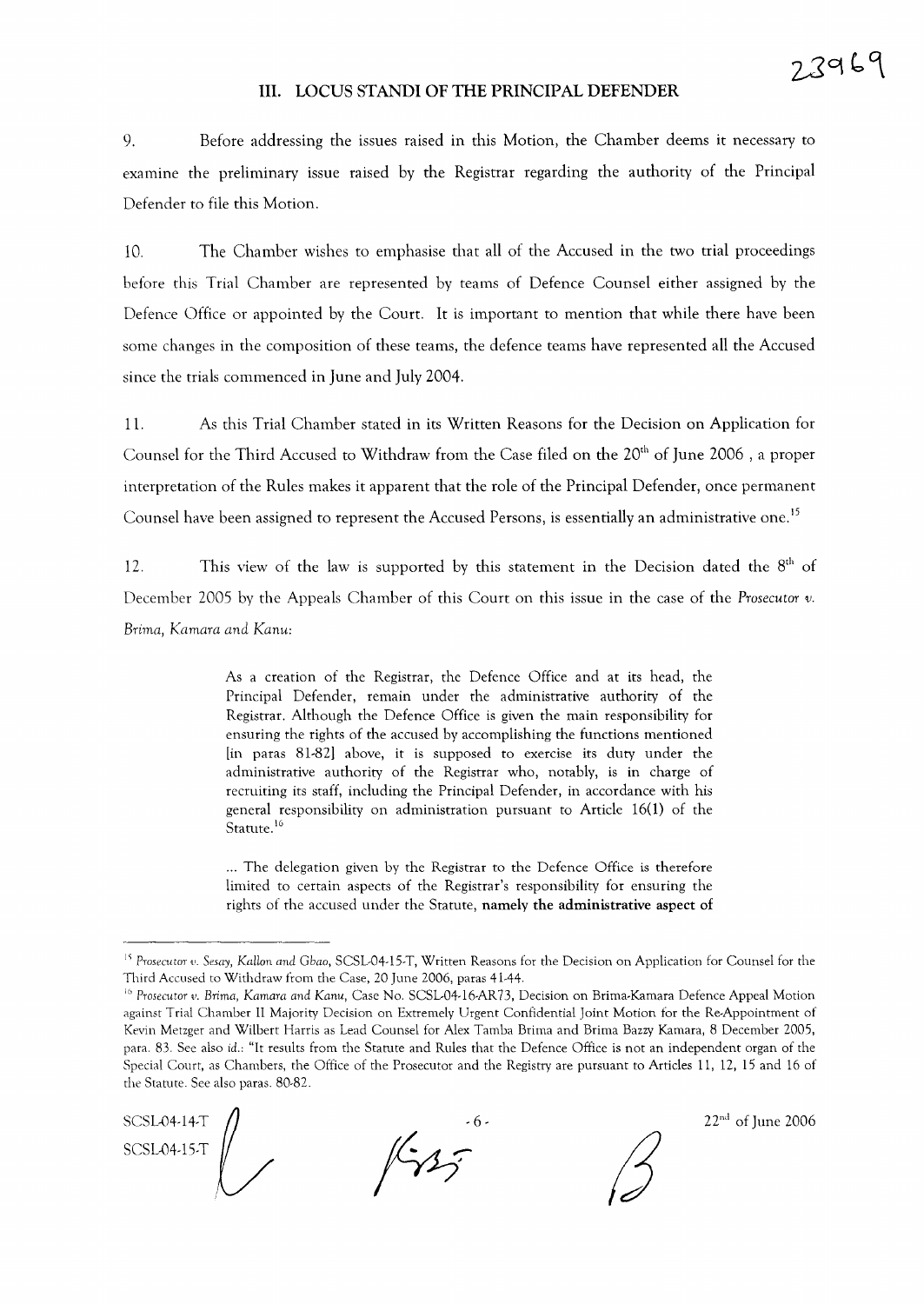the task, which includes notably, assignment, payment, withdrawn and replacement of Counsel. On his part, the Registrar still keeps the responsibility for ensuring certain aspects of the rights of the Accused, notably as regards their rights in detention pursuant to Rule  $33(C)$ .<sup>17</sup> [Emphasis added.]

13. In clarifying the role of the Defence Office, this Chamber stated emphatically as follows in our Decision dated the 20<sup>th</sup> of June 2006 which we earlier referred to:

> [T]he proper interpretation to be given to Rule 45 in terms of the role of the Office in ensuring and protecting the rights of suspects and accused persons is that of (i) providing preliminary or tentative legal advice and assistance to suspects and accused persons with a view to their being afforded their right to effective legal representation and defence through the instrumentality of the Assigned Counsel Regime, and (ii) of continuous administrative supervision, under the direction of the Registrar, of the Assigned Counsel Regime to ensure its effectiveness and efficiency in achieving its objectives, namely the effective representation and defence of suspects and accused persons.<sup>18</sup>

14. In effect, we opine that once an Accused in represented by a Defence Counsel, either Assigned or Appointed by the Court, it becomes their responsibility to properly represent the Accused before the Court and to ensure that their rights and interests are protected. It is these counsel, and not the Principal Defender, who are considered as the "main custodians" of the rights of the Accused.

IS. We further underscored this position in our aforementioned Written Reasons for the Decision on Application for Counsel for the Third Accused to Withdraw from the Case dated the  $20<sup>th</sup>$  of June 2006 in these terms:

> It is, likewise, our view that nothing in Rule 45 empowers the Defence Office to interpose itself between an accused person and his assigned Counsel in terms of ordinarily protecting or defending the latter's rights to a fair trial, which will ordinarily include any matter related to the Accused's detention, this being an integral part of the trial process...<sup>19</sup>

16. The Chamber, therefore, finds that the Principal Defender has clearly misconceived the nature of the authority conferred on the Defence Office by Rule 45 by suggesting that it grants him authority to "lead" the defence of the Accused.<sup>20</sup> On the contrary, Rule  $45(C)$  states that the Principal Defender is to compile a list of Defence Counsel who themselves will either act as duty

SCSL04-14-T<br>SCSL04-15-T

SCSL04-14-1<br>SCSL04-15-T  $\left\langle \right\rangle$ <sup>27</sup> <sup>22nd</sup> of June 2006

 $17$  *Id.*, para. 84.

IH *Prosecutor v. Sesay, KaHon and Gbao, supra* note 15 at para. 42.

 $19$  *Id.*, para. 44.

<sup>&</sup>lt;sup>20</sup> Reply, paras 13-14.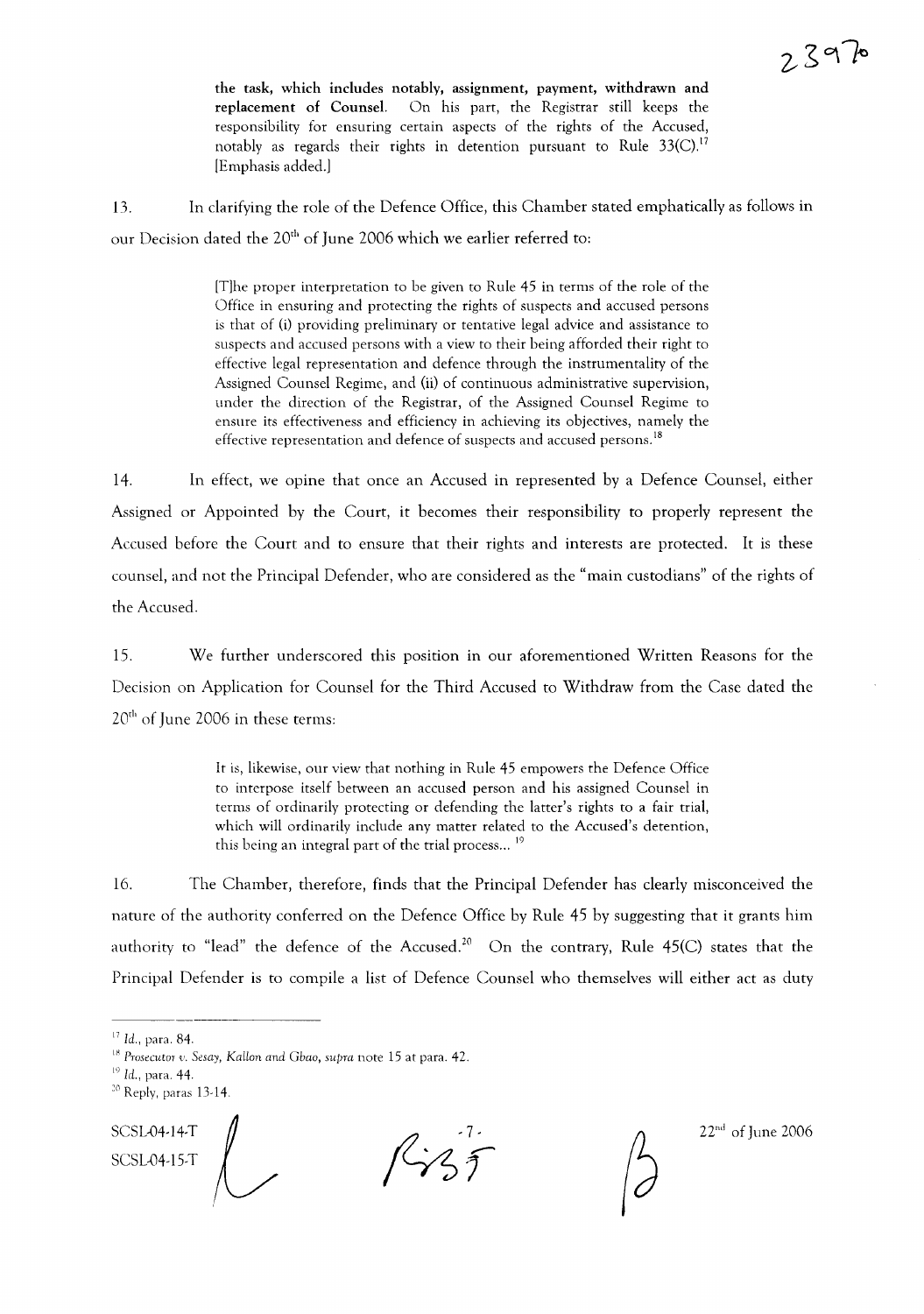counsel or lead the defence or appeal of an Accused. We hold that the fact that the Assigned Counsel may be from the Defence Office does not alter the fact that the Principal Defender and the Defence Office as a whole have no right to interfere with the solicitor-client relationship that exists between these Assigned Counsel and the Accused and represent the Accused once they have been so assigned by the Principal Defender to these Accused Persons under a Legal Services Contract.

17. We observe that the same misconception regarding the role of the Defence Office is reflected in the document prepared by the Defence Office entitled "Role of the Duty Counsel in the Defence Office" which states that one of the main functions of Duty Counsel is "litigating issues of common interest". While the Defence Office may provide support to the defence teams and serve as a liaison, we reiterate that it is the Assigned or Appointed Counsel who are entrusted with litigating issues on behalf of and in the interest of the Accused.

18. Furthermore, while it is true that the Assigned Counsel may request Duty Counsel from the Defence Office to appear on their behalf in Court in their absence, this is very rarely done is exclusively at the request of the Assigned Counsel and does not in any way affect or derogate from the Assigned Counsel's responsibility for ensuring the defence of the Accused.

19. Lastly, the Chamber wishes to make it very clear that is inaccurate to suggest that any finding of this Court regarding the *Locus standi* of the Principal Defender will "rob" the Accused of legal representation of their Article 17 rights. All of the Accused have defence counsel, either assigned by the Defence Office or appointed by the Court, and it is these counsel that will ensure the legal representation of the Accused in all matters before the Court, including issues relating to detention.

20. In conclusion, therefore, and for the foregoing reasons, we hold that the Principal Defender lacks standing to file this motion. Having thus held, we decline to consider the substantive merits of the Motion.

,1

 $-8$  -  $\frac{1}{2}$  22<sup>nd</sup> of June 2006

SCSL04-14-T SCSL04-15-T